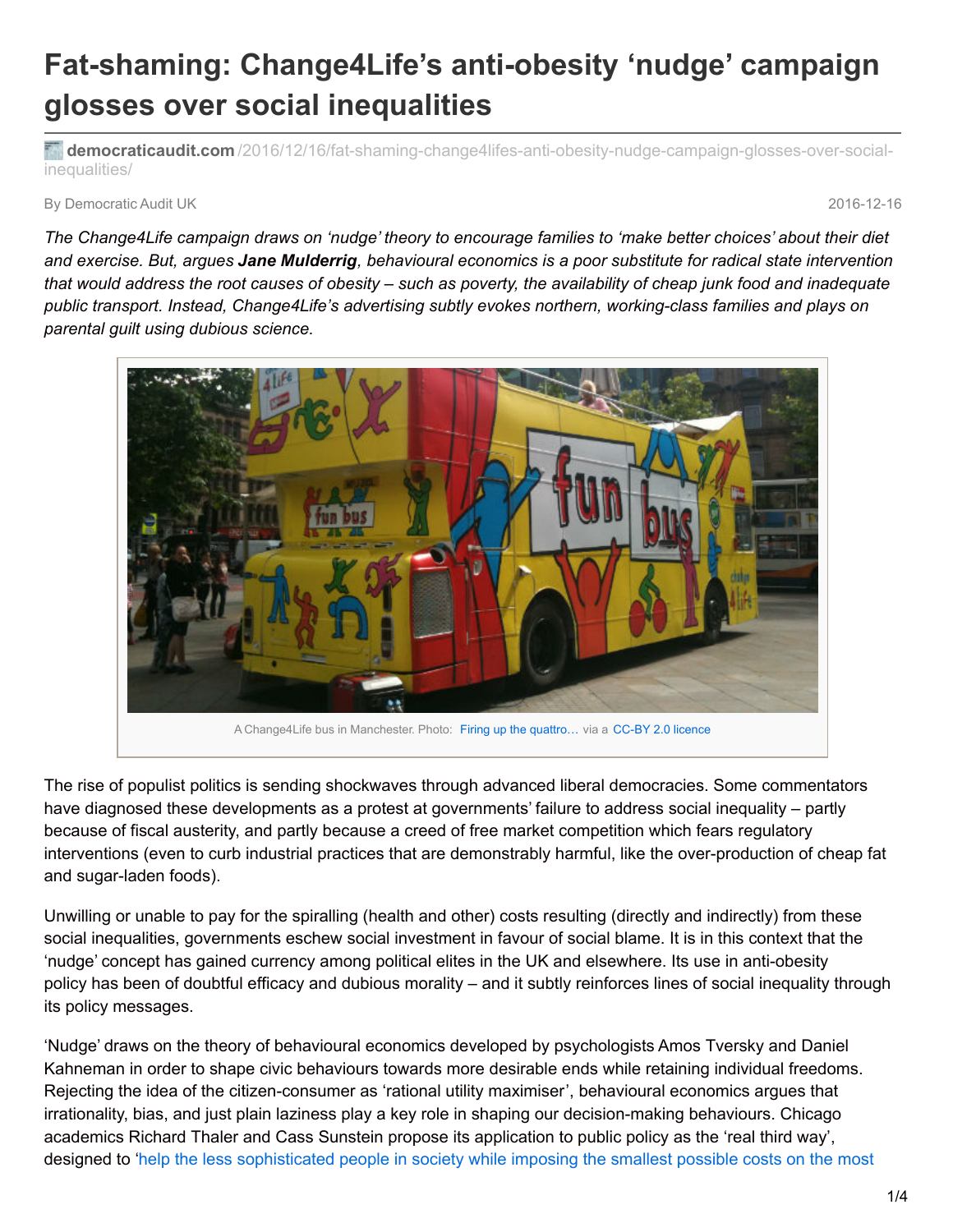## sophisticated'.

In effect, this approach diagnoses widespread social problems (obesity, ill-health, poverty, criminality) as being in large measure a matter of individuals' irrationality and inability to make decisions which are in their own and society's best interests, thereby effectively posing a risk to the (social and economic) security of nations. As political strategy, nudge seeks to persuasively articulate this diagnosis of the problem and to then exhort (certain) individuals to wrest control back from the clutches of their 'inner lizard'.

The UK government has pioneered this approach, with psychologist David Halpern acting as advisor to Tony Blair and subsequently commissioned by David Cameron to set up a new Behavioural Insights Team in the Cabinet Office. Now jointly owned with the innovation charity Nesta, the team has developed a range of policy interventions designed to enable people to make the 'right' choices. Such interventions range from changing default options (e.g. pension enrolments or organ donations) to the use of carefully crafted messages with 'government acting as a more effective 'persuader' [in the context of] an agenda of enhanced personal [responsibility'.](http://webarchive.nationalarchives.gov.uk/+/http:/www.cabinetoffice.gov.uk/media/cabinetoffice/strategy/assets/pr2.pdf)

## **The Change4Life TV adverts**

In this analysis, rising obesity is seen as a social problem which is 'on the move' and must be stopped before it reaches 'epidemic' proportions. This is the politics of futurity, of pre-emption. The prime policy targets, therefore, are future *potentially* obese adults – today's children. Anti-obesity policy in effect construes children as a disease risk. More specifically, in the case of the 'Change4Life' social marketing campaign, it is northern working class children who are construed as the threat, whose risky lifestyle behaviours should be recalibrated – presumably to match those of the middle classes.

This targeting of a specific social demographic is accomplished very subtly, through voice and language style in a long-running TV campaign comprising short cartoon adverts. They offer the viewer a window into the lifeworld of the 'typical family' whose unhealthy lifestyles are acted out by colourful plasticine characters (courtesy of Aardman Animations, creators of Wallace and Gromit). The formula is repeated throughout the 23 adverts that have been broadcast since 2009: a voiceover delivers a confessional narrative about their unhealthy lifestyle involving too little exercise and too much (junk) food. This is then diagnosed as a policy problem by drawing on a biomedical discourse about the disease risks of such a lifestyle (Type 2 diabetes, cancer, heart disease). The policy solution in each case constitutes a suggested behaviour change (eating less and exercising more) accompanied by various incentivising merchandise (branded stickers, charts, recipes, vouchers) available if viewers sign up to the Change4Life website – a key metric in the campaign's success.

Change4Life claims to be a collective, national movement, but subtly targets an already disadvantaged social demographic. The 'confessional' narrator in the adverts is one or more children (or adults, in the case of alcohol consumption). The accent is in most cases typically [Yorkshire](https://www.youtube.com/watch?v=PSZDl-ppme8) (in some closer to Lancashire); the language informal and colloquial. Both regions have among the highest prevalence of obesity by local authority in England. The ads end with a different voice (the symbolic 'voice of government') marking the transition back to the 'real' world of the viewer through direct address, exhorting us to '(sign up to) Change4life, now'. Throughout these adverts the use of personal pronouns 'we' (whose reference, semantically, often includes the viewer) encourages identification with the narrative, drawing the listener into the problematised lifestyles, while direct address ('you') invites active engagement with this 'collective movement', in a discourse which belies what is actually a decidedly individualistic framing of obesity.

Change4Life contributes to the persistence of an 'individual blame' approach to public health by distorting and simplifying scientific evidence on the 'systemic' nature of rising obesity. The adverts reframe in simplified, emotionally manipulative language the obesity health risks proposed by the epidemiologists who authored the 2008 ['Foresight'](https://www.gov.uk/government/uploads/system/uploads/attachment_data/file/287937/07-1184x-tackling-obesities-future-choices-report.pdf) report. The report uses an 'obesity [systems](https://www.gov.uk/government/uploads/system/uploads/attachment_data/file/296290/obesity-map-full-hi-res.pdf) map' to explain the diverse environmental, biological and socioeconomic factors that coalesce in producing increased obesity prevalence. Nevertheless it places the *individual*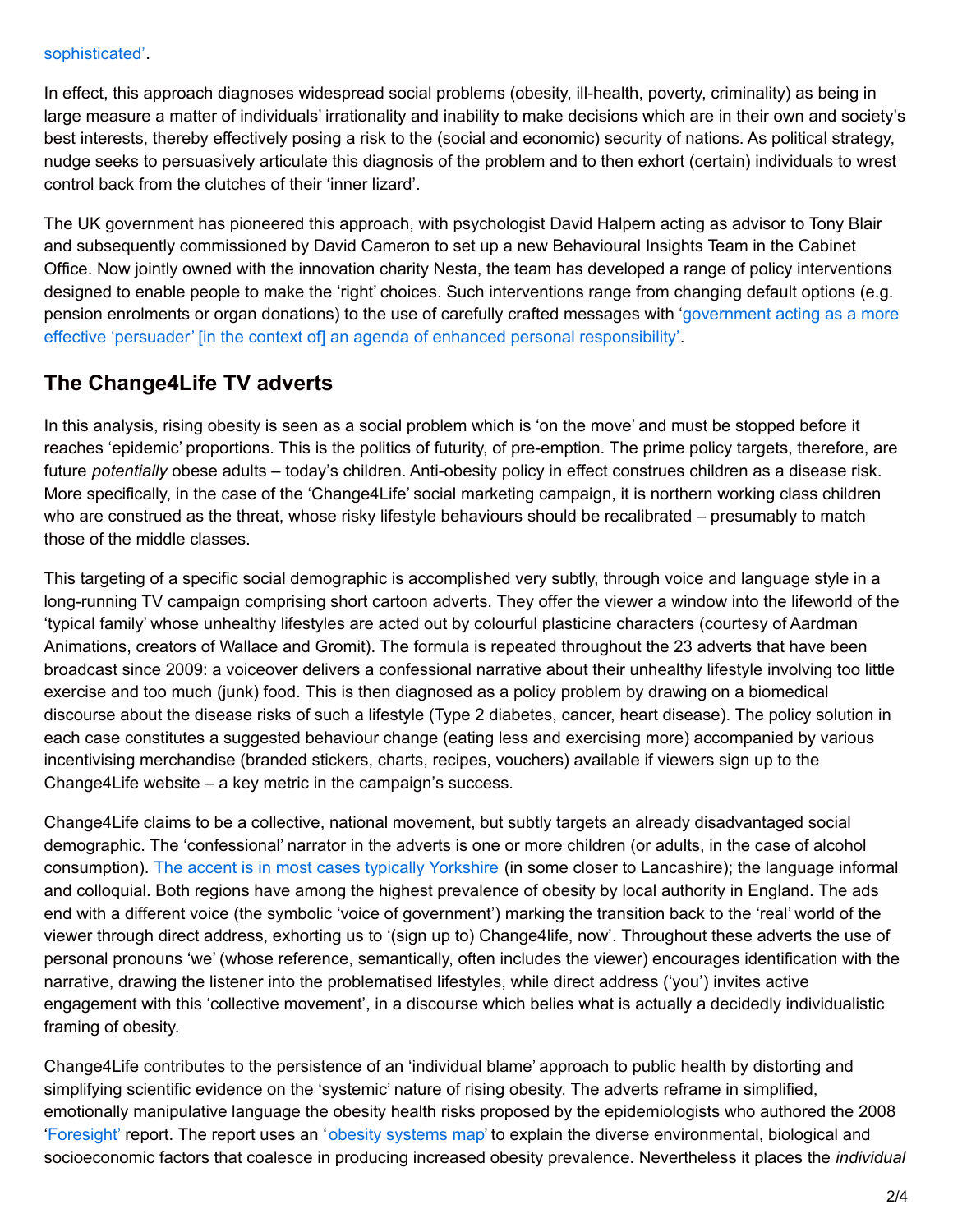victim of 'passive obesity' at the centre of this system, locking her into psychologically entrenched behaviours. This invites the case for a lifestyle nudge and limits governmental responsibility for addressing the socioeconomic causes of obesity to the realm of individual behaviour change.



The centre of the Obesity Systems Map. Public domain

Foresight also uses statistical modelling to predict the health consequences among the *adult* population, while acknowledging uncertainties about the implications of *childhood* obesity for later life. Change4Life nevertheless places children centre stage in its framing of obesity as a threat to society and is accompanied by a national child measurement programme. The adverts deliberately avoid discussing 'obesity', as this was considered to be potentially alienating, and instead talk about 'fat in the body'. This permits the distortion of scientific claims. The primary category of calculation in the Foresight report is 'obesity' and future prevalence (by 2050) is cautiously predicted at 25% of those under 20. The adverts, in contrast, claim that '9 out of 10 kids today would grow up with dangerous amounts of fat in their bodies'. Despite the acknowledged uncertainties about future trends, this claim is forceful in its certainty – no 'could' or 'might' here; rather 'we woke up and realised that'. This is a much more shocking claim and is possible because it does not specify the age range involved and expands the category of calculation from the (relatively) well-defined 'obesity' to the ill-defined 'dangerous levels of fat'. Distortions of this kind are interwoven with emotionally manipulative language about 'horrid diseases' and 'loving our kids', thereby invoking parental fears and guilt and feeding into wider societal anxieties about the most fundamental and intimate aspects of daily life: parenting, eating, health and wellbeing.

## **The 'Obesity Systems Map'**

Change4Life's subtle targeting of a northern (poorer and statistically more obese) demographic implicitly acknowledges the social inequalities reflected in obesity, even as it focuses on individualised, rather than systemic, policy solutions. At the same time the government continues to view regulatory mechanisms on the food and drinks industry as a 'last resort', and shows even less interest in programmes of public investment (e.g. in urban planning, regional development, transport) to address the social inequalities underlying the uneven distribution of obesity.

Health policy has traditionally viewed obesity as a matter of individual (ir)responsibility, feeding into the liberal assumption that our greatest responsibility is to ourselves and those with whom we have the closest (kinship) ties. Change4Life fits with this view, making a very direct and personalised appeal to parents and their children. In reality, however, personal and societal well-being are more intertwined and complex than this, intersecting with a huge diversity of public and private practices (e.g. charitable giving to food banks, corporate social responsibility, ethical consumption, free school meals, community 'green space' initiatives, urban planning etc), as well as the largely